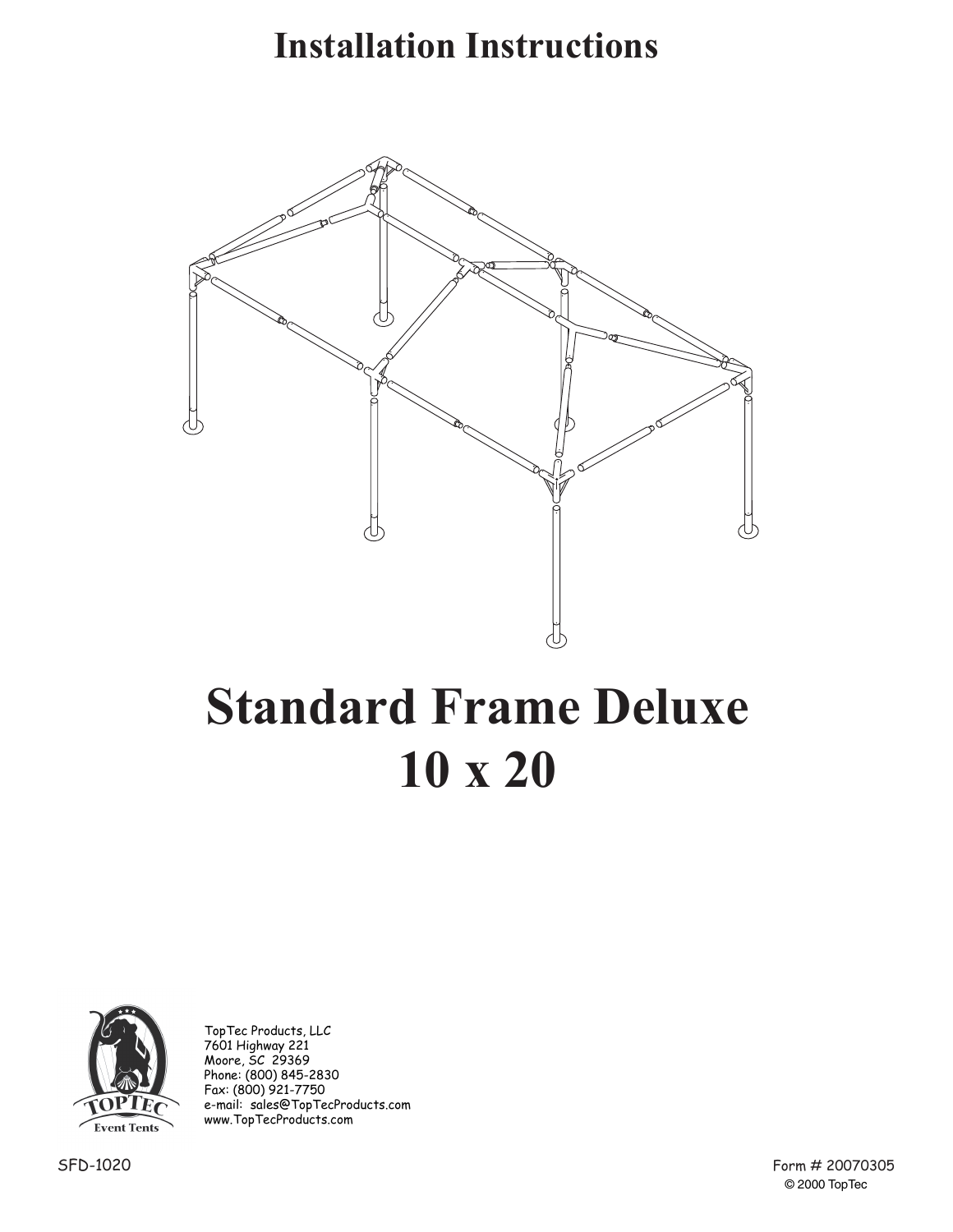### Installation Instructions



- Assemble the frame as shown in the diagram by performing the following steps in order:
	- 1. Assemble the perimeter first by inserting the poles in sequence. Note: When assembling the perimeter on the final side, the male/female connection in the middle should be the final connection of the side.
	- 2. Connect the hip poles (C) to the clusters. Insert the ridge rafters (E) into the clusters and finish by assembling the B/62 and the intermediate roof rafter bracket. The installer may have to push outward on the B/62 poles to get them to insert into the roof rafter bracket.
- Take the top from the bag and lay it over the frame.
- Raise the frame and insert the legs into the brackets making sure the snap button is engaged in the hole of the bracket.
- Attach the vinyl top to the frame with the side release buckles along the perimeter.
- Raise the tent to the desired height with the adjustable bases if so equipped.
- Outguy as needed.
- Reverse the above steps to disassemble the tent.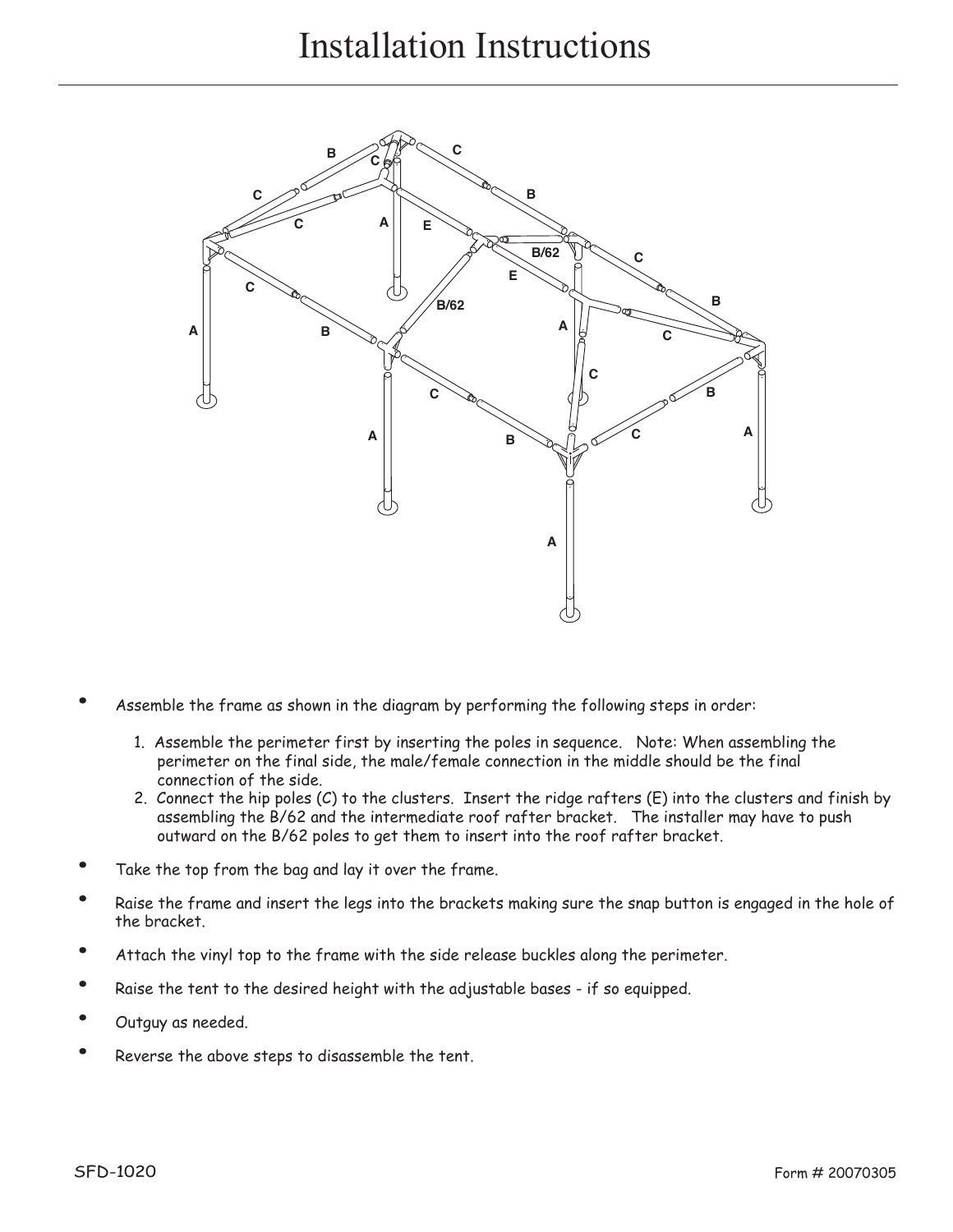#### **Anchoring Requirements (Non-Certified Tents)**

Non-certified tents are not engineered to meet specific wind loads. Wind loads are approximate and are generally rule of thumb calculations used in the industry based on actual field experience. Windload of a non-certified tent will vary to a maximum of approximately 30 to 50 mph dependent upon the style of type of tent. The structural integrity of the tent may exceed the soil's holding capacity even at wind loads of 30 to 50 mph.

Frame tents require approximately 1000 to 2000 lbs of holding power per anchor location (dependent on the size and style of the tent). For safety of all occupants, evacuation is recommended if weather becomes severe.

Severe storms have micro bursts of wind that may be recorded far in excess of the storm's highest winds. The installer is responsible for properly securing the temporary structure (tent). Soil conditions will vary and the wind loads that the temporary structure can handle could be significantly below its wind load capabilities.

| Tent<br>Size | Square<br>Feet | Anchor<br>Pounds<br>Reguired | Safety<br>Factor | Anchor<br>Locations | <b>Holding Power</b><br>Reguired at Each<br>Anchor Location |
|--------------|----------------|------------------------------|------------------|---------------------|-------------------------------------------------------------|
| $10\times20$ | 200            | 1920                         | 15               | 6                   | 320lbs.*                                                    |

\*Holding power is based on firm soil conditions. If other conditions prevail, the holding power will decrease and alternate anchoring methods are required.

#### **Installed Tent Inspection**

Staking: Check all stakes for signs of movement.

Tensioning: Check all ropes/straps for proper tension and make sure that the tent top is set for proper drainage.

Poles: Check that all poles are properly aligned, securely tied, and structurally sound.

Sidewalls: Check that they are properly secured as needed.

Special Considerations: Make sure that the installation is in compliance with all local building, fire, and public safety codes.